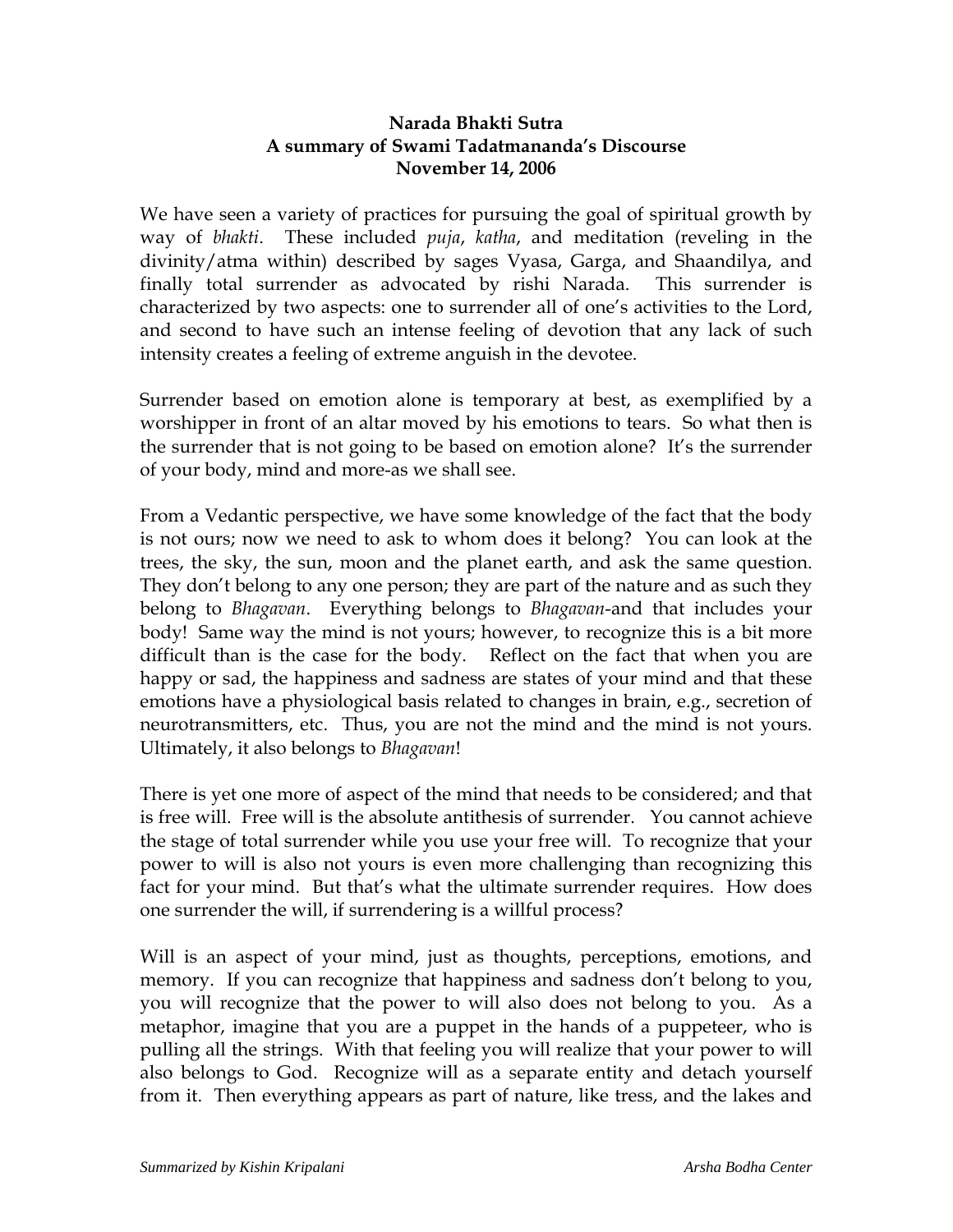the mountains. It is this state of understanding which describes total surrender. This is where *advaita* Vedanta and *bhakti* come together! This is the state of giving up the sense of possession or sense of "I-ness", which characterizes surrender from a Vedantic perspective.

The way the total surrender works, is to start with emotional surrender with a feeling of devotion towards *bhakti* and then with Vedantic teachings, get to total surrender. In sutra 21, Narada gives a vivid example of total surrender

# Sutra 20: "*Astyevamevam".*

Translation: Thus and thus, there is.

Commentary: Sutra implies that there are many examples of total surrender, such as the ones that are going to be described.

### Sutra 21: "*Yatha vraja-gopikaanaam"*

Translation: For instance, (that) of the *Gopis* of Vraja.

Commentary: Narada is giving the example of *Gopis* whose love for Lord Krishna represented total surrender-one characterized by not only the surrender of body, mind and the will, but also the intensity of devotion such that any separation from the object of love causes extreme torment.

Although, some of the *puranic* stories give the impression that the love of the Gopis for Krishna was intense romantic love, these stories have an underlying symbolism as well. For example, when Lord Krishna slays Narakasura to free 16,000 Gopis in captivity, the large number of *Gopis* represents all of us, and Narakasura represents ignorance. If taken literally, the *puranic* stories can mislead, by trivializing the love of *Gopis* as emotional earthly love.

Narada, by taking the example of *Gopis* is illustrating what is really a total surrender. *Gopis'* mind was always fixed on Krishna. They risked every thing: their families, marriages and reputation, when they dropped every thing they were doing and ran for Krishna when they heard the sound of his flute! For them not to think of Krishna, even for a moment, was a big torture (*vyaakultaa*, as Narada described it).

### Sutra 22: *Tatrapi na mahaatmya-jnana-vismrityapavaadah*

Translation: Even here, the doubt (that) the knowledge of the glory of the Lord was forgotten, does not exist.

Commentary: Narada dispels any doubts about the purity of *Gopis'* love. He asserts that the *Gopis* knew that Krishna was an *avatara* and their love was a total surrender to the Lord.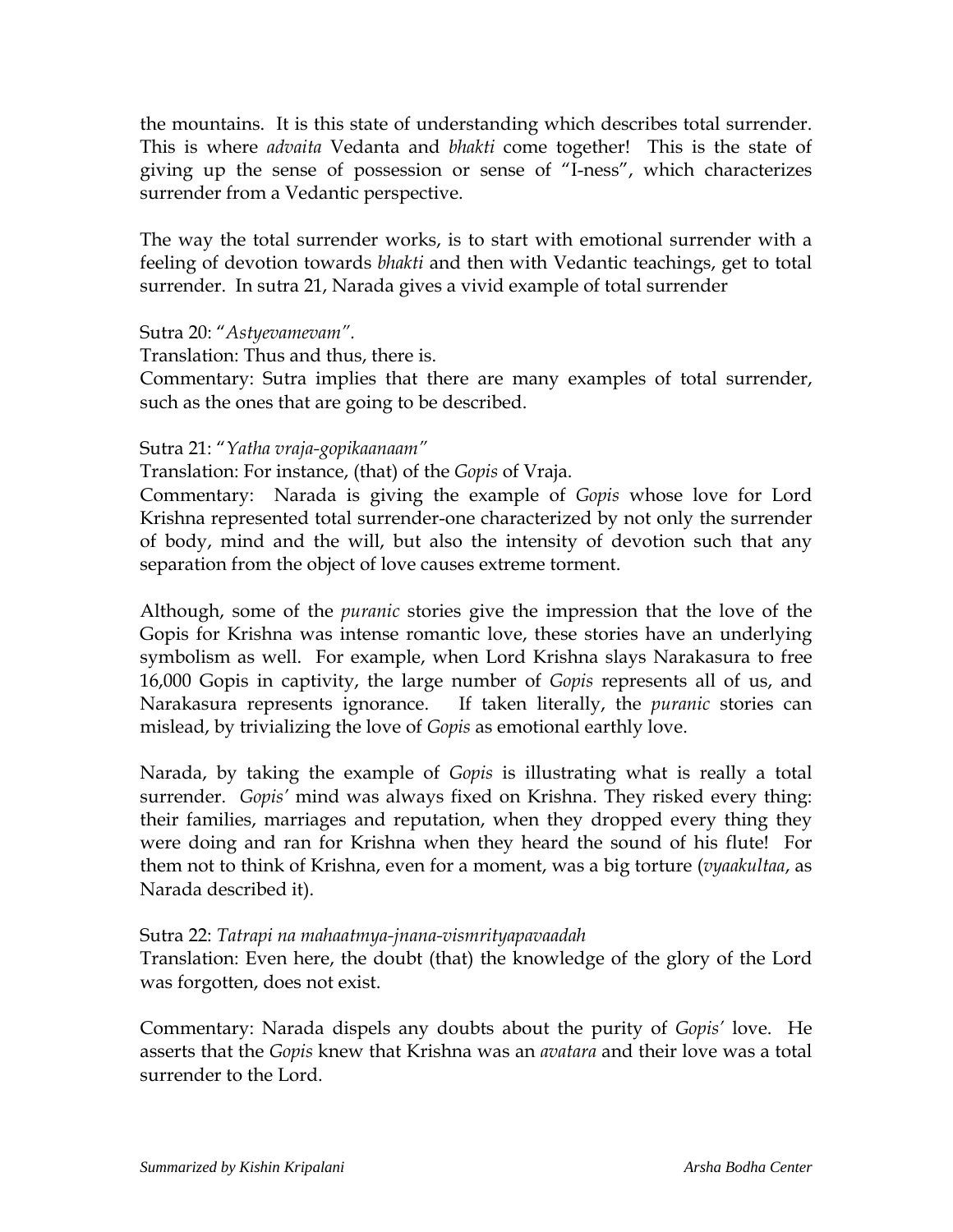#### Sutra 23: *Tadvihinam jaraanaamiva*

Translation: Lack of that (knowledge) makes it like common lovers.

Commentary: Had *Gopis* not recognized the Lordship of Krishna, their love would be at the level of common love like girls passionately chasing after their idolized heroes.

It's commonly asked, which of the two interpretations is right: was *Gopis'* love, love for a person or was it the love for the Lord? There's no right or wrong answer here. *Puranic* stories are extraordinary stories describing extraordinary events. Different interpretations are natural for that reason. For example, Chaitanya Mahabprabhu's interpretation of *Gopis'* love is completely opposite to that of Narada.

According to Chaitanya, *Gopis* were so intimately in love with Krishna that it could not have been love for the Lord; if they thought that Krishna was God, they would have held him in reverence and, because of that lofty position, maintain a certain respectable distance. They were so strongly attracted to him precisely because they did not see him as an *avatara*. A casual observation of relationships among family members demonstrates this point. Often, a father is held in a position of respect, and whereas father-child love certainly exists, there is a lot more intimacy between a mother and a child. Respectable distance is an obstacle to intimacy.

Some feel that having a *murti* of *Bhagavan* on the altar is dragging Him down to our human level and not respecting Him. But in our tradition, we do have the freedom to have that sense of intimacy with the Lord and it's perfectly fine to worship God as a deity of our choice on the altar.

According to Vaishnava tradition of Chaitanya, *bhakti* moves through two phases. First it is *vaidhi* bhakti. This means that it is practiced according to the rules, for example, doing *puja* with the *mala* (rosary) of 108 beads for 16 rounds, to focus your mind. This *bhakti* is not the goal in itself but a means to the goal. In the second phase, *vaidhi bhakti* progresses to *raganuga bhakti*, which means *bhakti* in which you follow your passion rather than the rules. You are free to pursue *bhakti* in whatever way your heart desires. And in this Vaishnava tradition, it is *the raganuga bhakti that describes Gopis' love for Lord Krishna. They did not* follow the rules; they followed their passion.

What the above discussion so clearly demonstrates is the fact that in the Hindu tradition no one position is right or wrong; there are no dogmas. Different people have different needs and *bhakti* can be practiced in many ways.